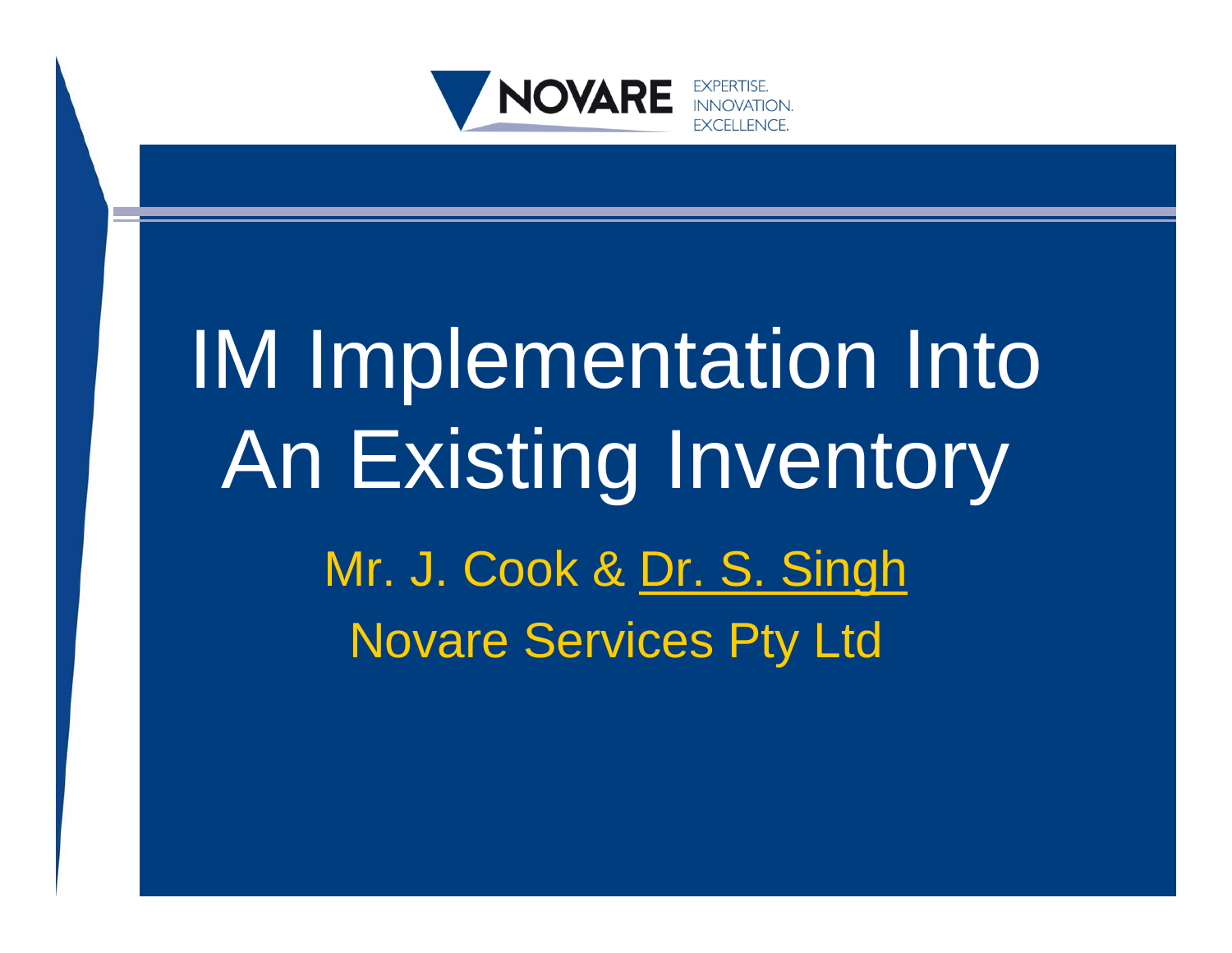#### Outline of Presentation

- Australian Defence Force IM Policy
- IM Implementation Plan
- IM Implementation Potential Options
- Introduction into Service (issues)
- Revision of DEOP114(AM1)
- Recommended Way Forward
- Acknowledgements

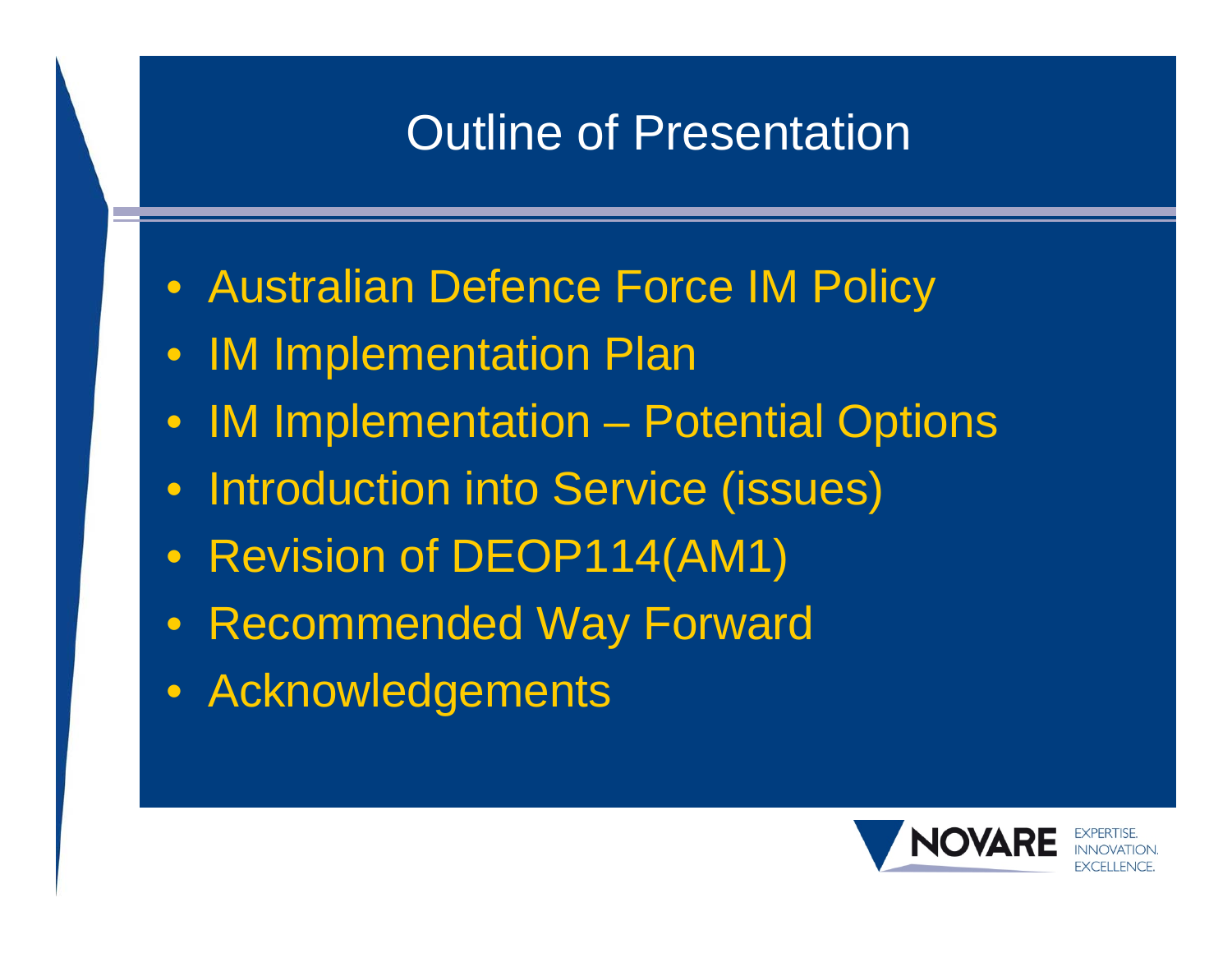#### Australian Defence Force IM Policy

- DI(G) Log 07-10 (now DI(G) 4-3-010) 19th April 05
	- Navy Log 49-1
	- Army Ops 25-4
	- Air Force Log 16-7
- Policy Directives:
	- All New Explosive Ordnance (EO) requirements to include a statement of compliance with the IM requirements goals specified in STANAG 4439.
	- For all new procurements, approval of non-compliance is to be sought from Head of Capability Systems and the relevant Deputy Service Chief (IM Waiver Request).
	- IM Implementation Plan is to be developed which will determine the degree of compliance of the in-Service inventory

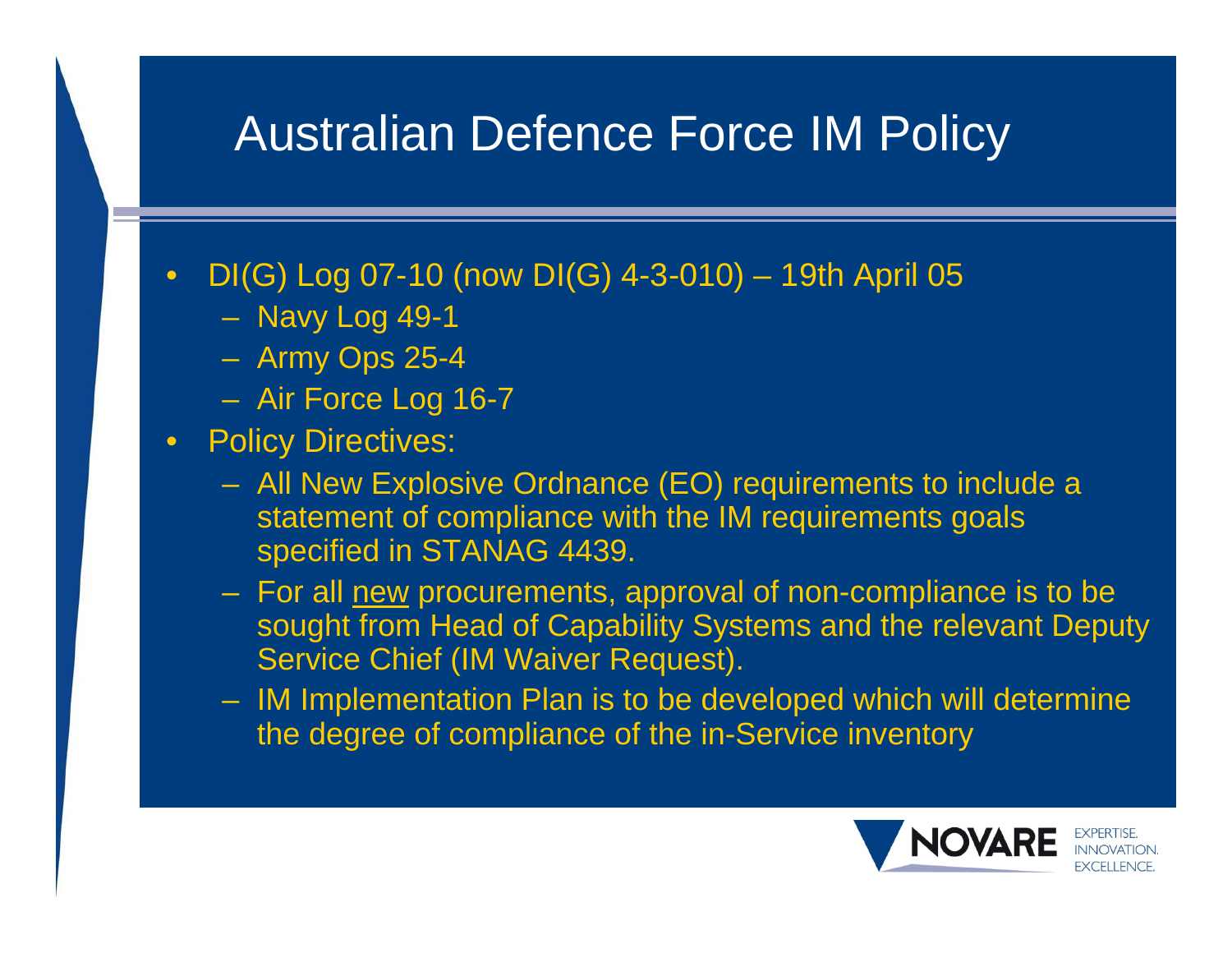# IM Implementation Plan (IMIP)

- Defence Explosive Ordnance Publication (DEOP) 114(AM1)
	- Approved for use within Guided Weapons & Explosive Ordnance (GWEO) branch by means of a GWEO Chief Engineer's Directive.
- DEOP 114 Provides guidance:
	- ADF IM Policy
	- IM Assessment of In-Service Explosive Ordnance
	- **IM Waiver System**
	- IM Data Management
	- Performance Measurement and Reporting

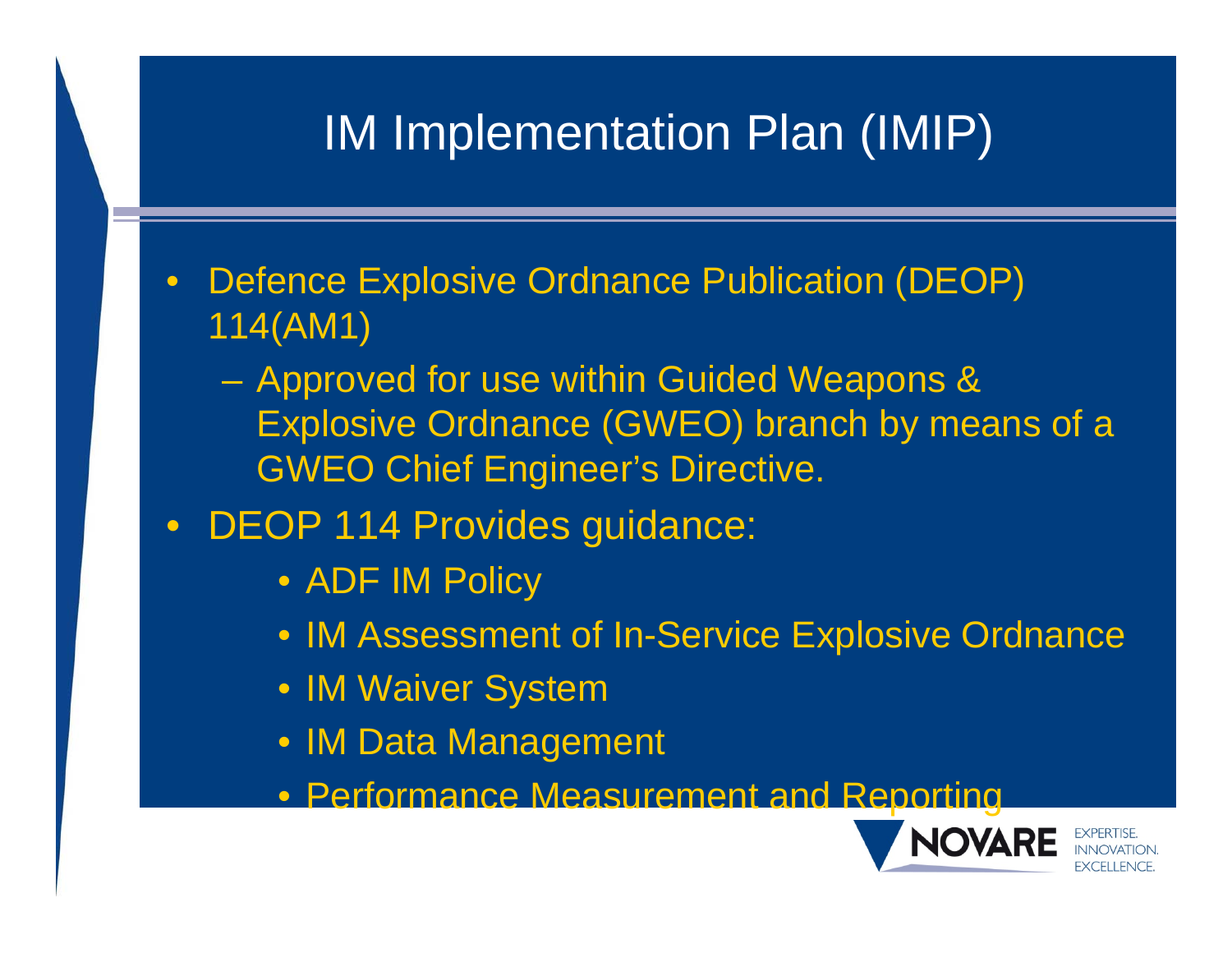#### IM Implementation - Potential Options





**EXPERTISE.** 

**INNOVATION EXCELLENCE.**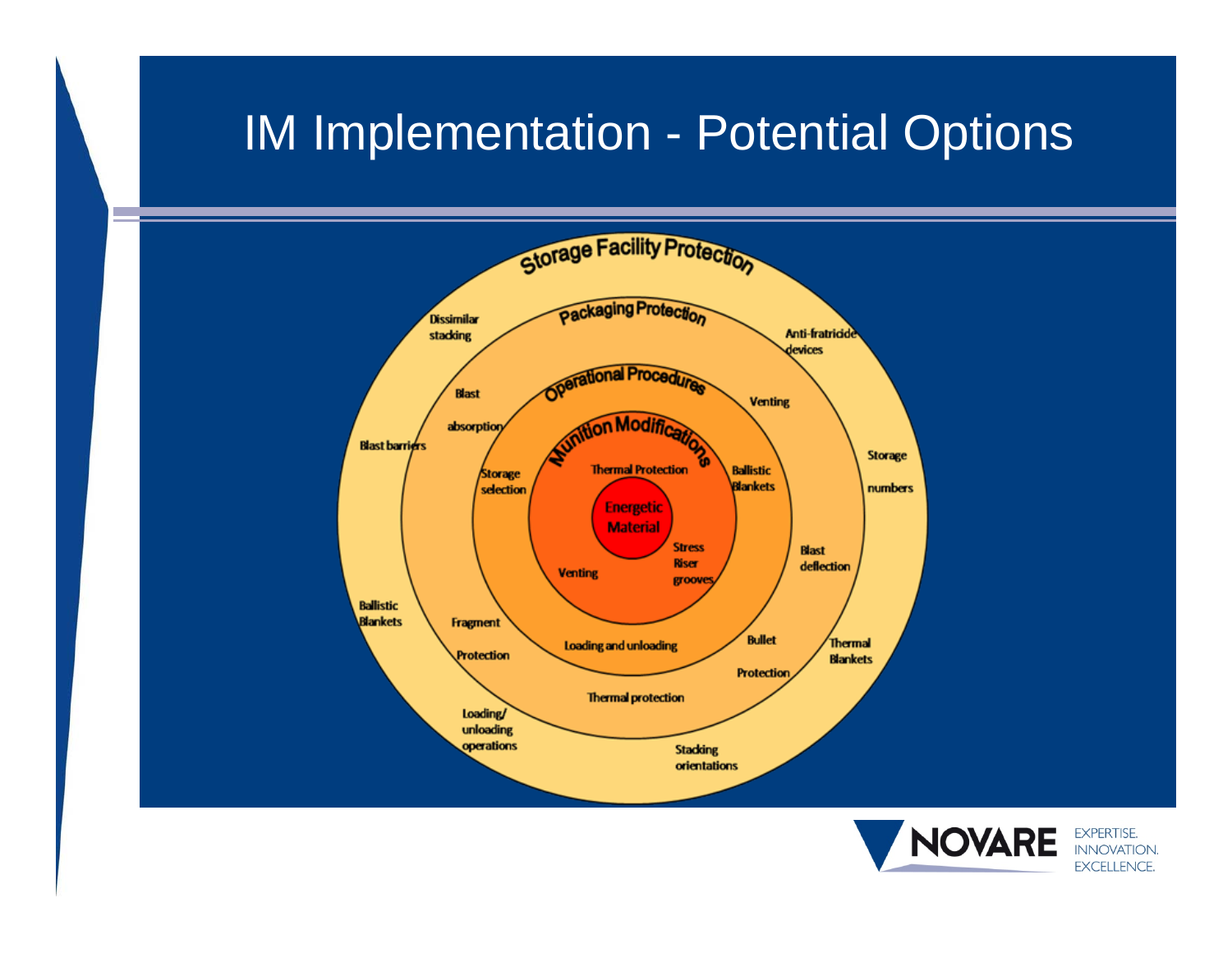# IM Implementation -Potential Options - Storage Facility Protection

- Dissimilar Stacking implemented by ADF
- Blast Barriers not yet implemented by ADF
- Ballistic Blankets not yet implemented by ADF
- Loading/Unloading Operations currently implemented
- Stacking Orientation currently implemented on caseby-case basis
- Thermal Blankets not yet implemented by ADF
- Storage numbers implemented by ADF
- Anti-fratricide devices not yet implemented by ADF

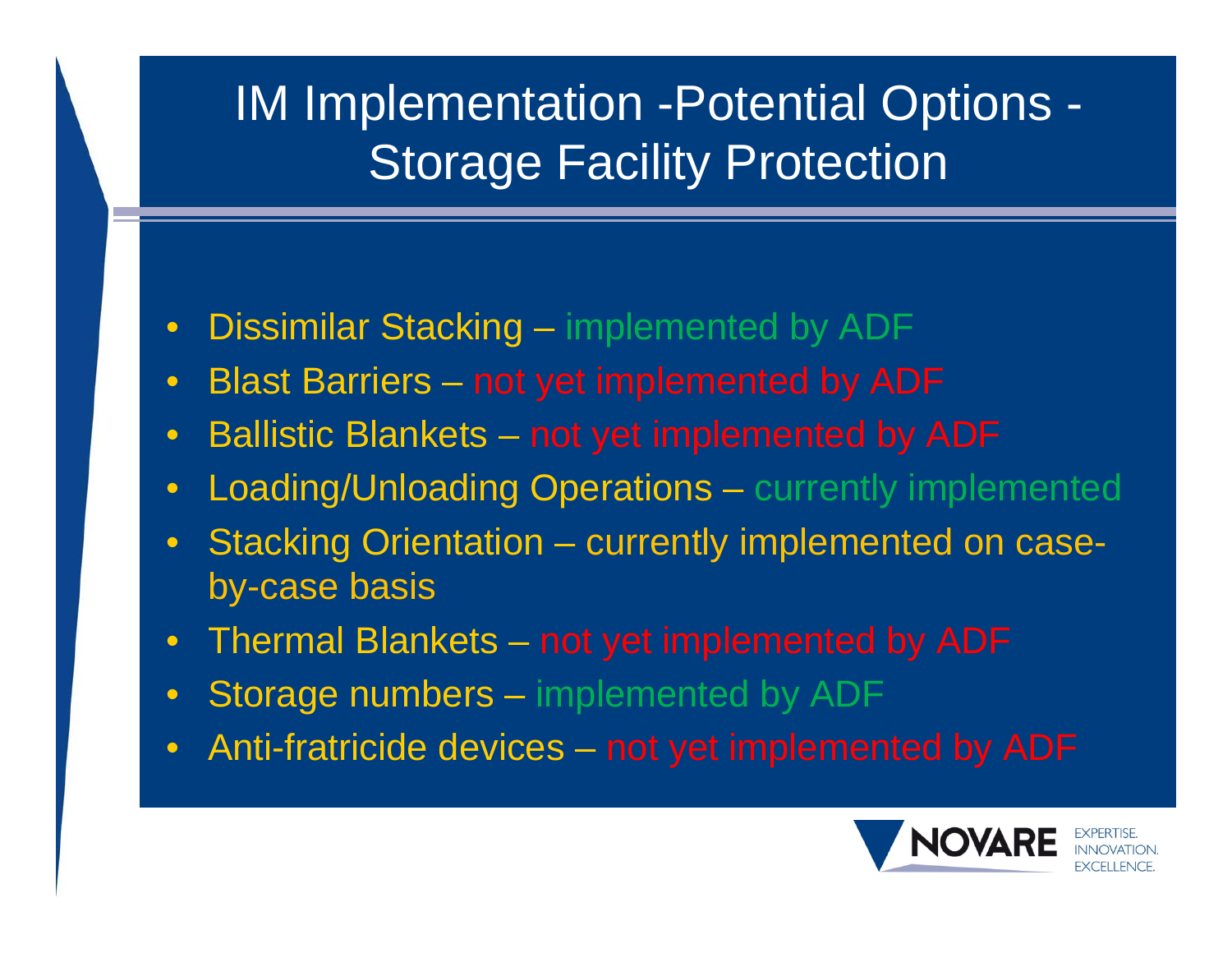# IM Implementation - Potential Options Packaging Protection

- Blast Adsorption not yet implemented by ADF
- Fragment Protection not yet implemented by ADF
- Thermal Protection not yet implemented by ADF
- Bullet Protection not yet implemented by ADF
- Blast Deflection not yet implemented by ADF
- Venting not yet implemented by ADF

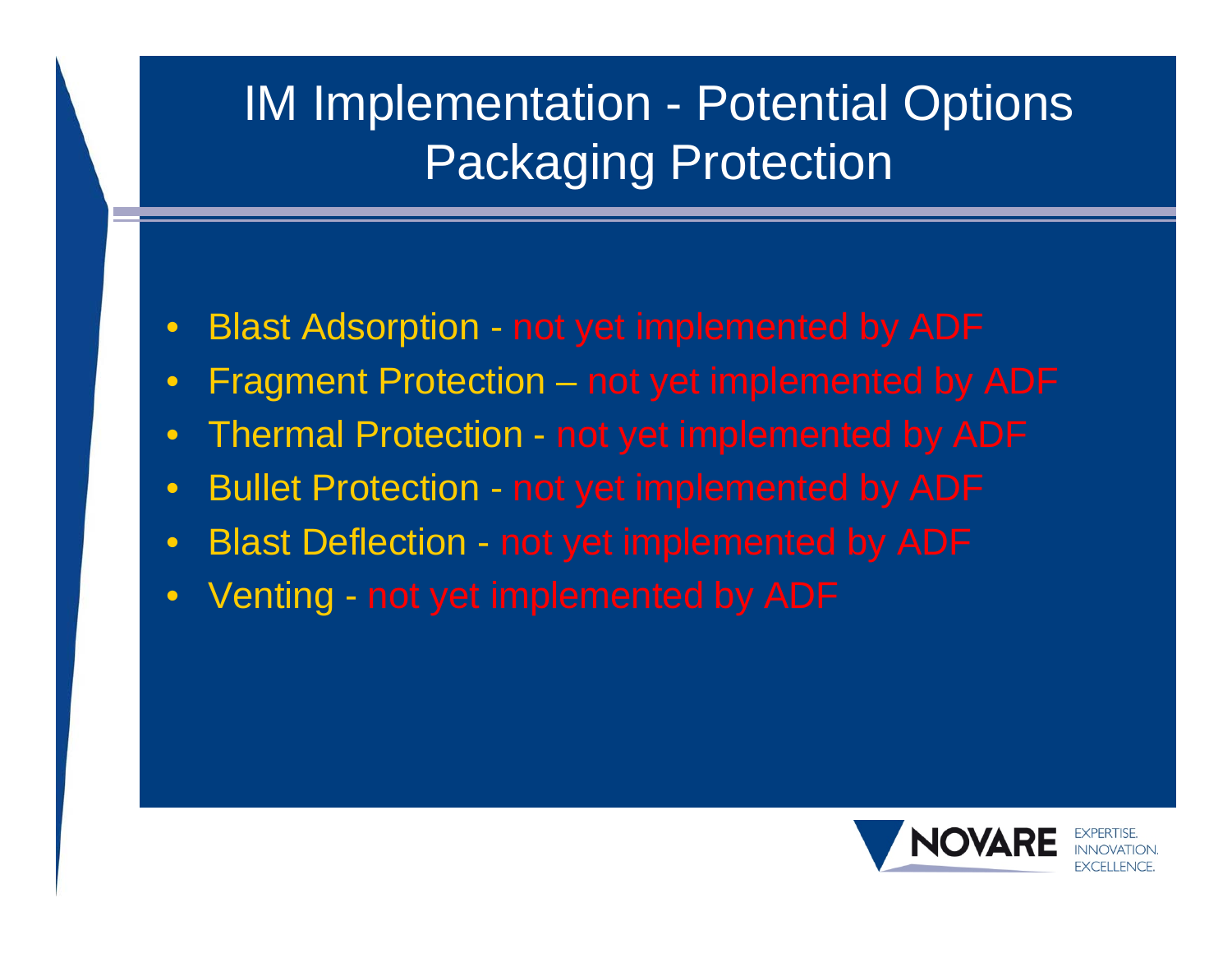#### IM Implementation - Potential Options Operational Procedures

- Storage Selection currently implemented
- Loading and Unloading currently implemented
- Ballistic Blankets not yet implemented by ADF

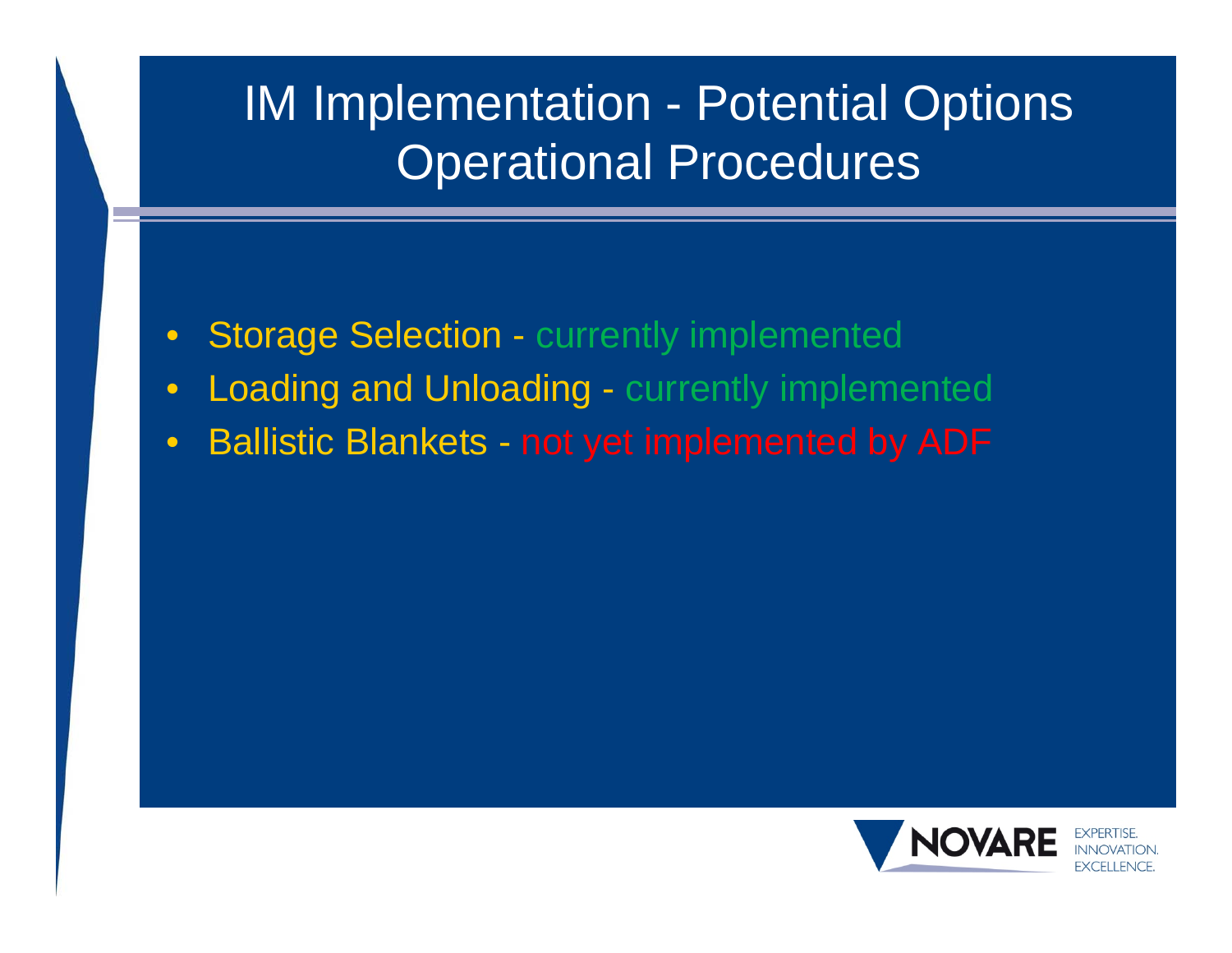#### IM Implementation - Potential Options Munition Modifications

- Stress Riser Grooves not yet implemented by ADF
- Venting not yet implemented by ADF
- Thermal Protection not yet implemented by ADF

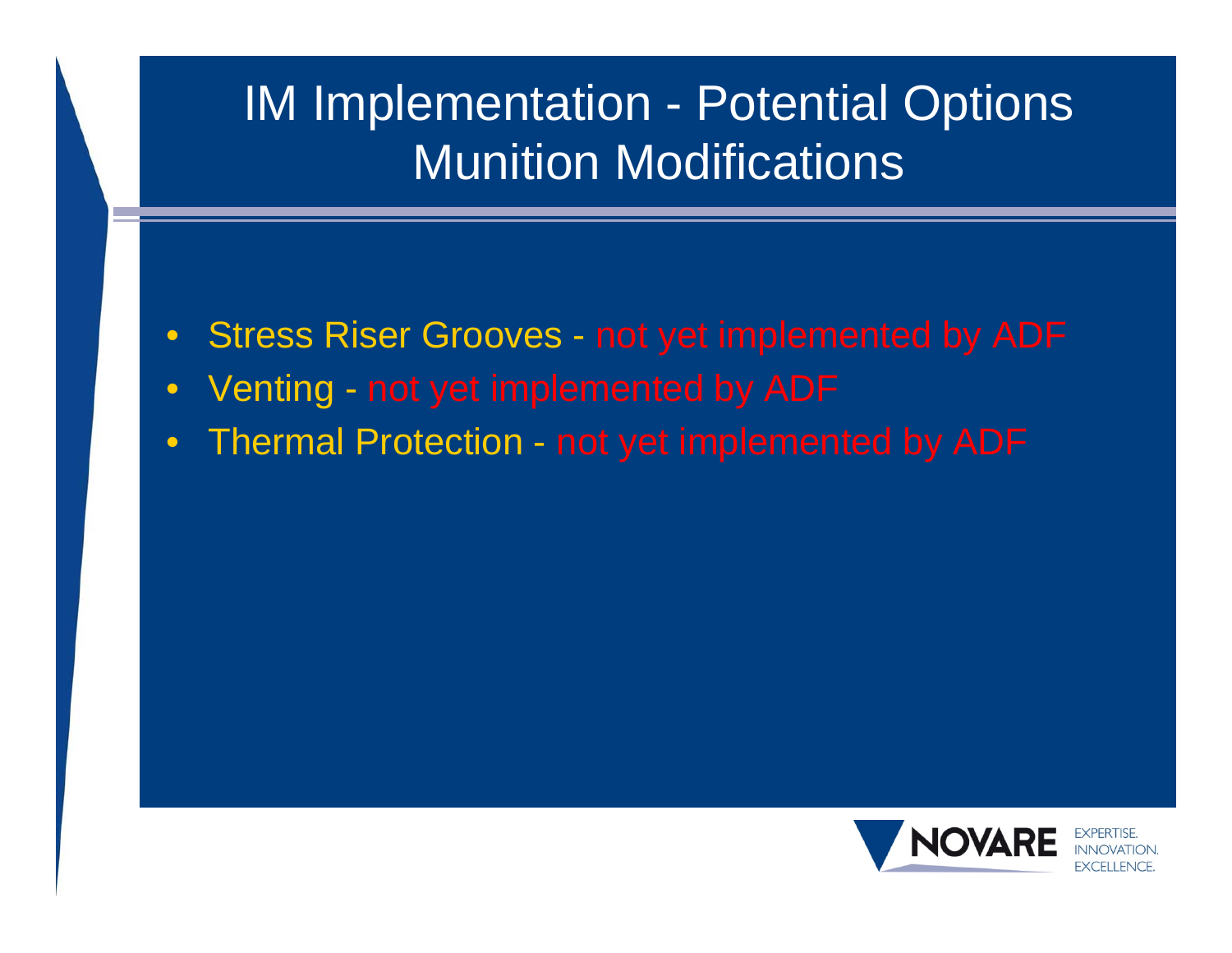# IM Implementation - Potential Options Energetic Materials

- Indigenous Manufacture of IM Compliant Formulations -
- R&D of new formulations ongoing activity (DSTO)
- Prototyping ongoing activity (DSTO)

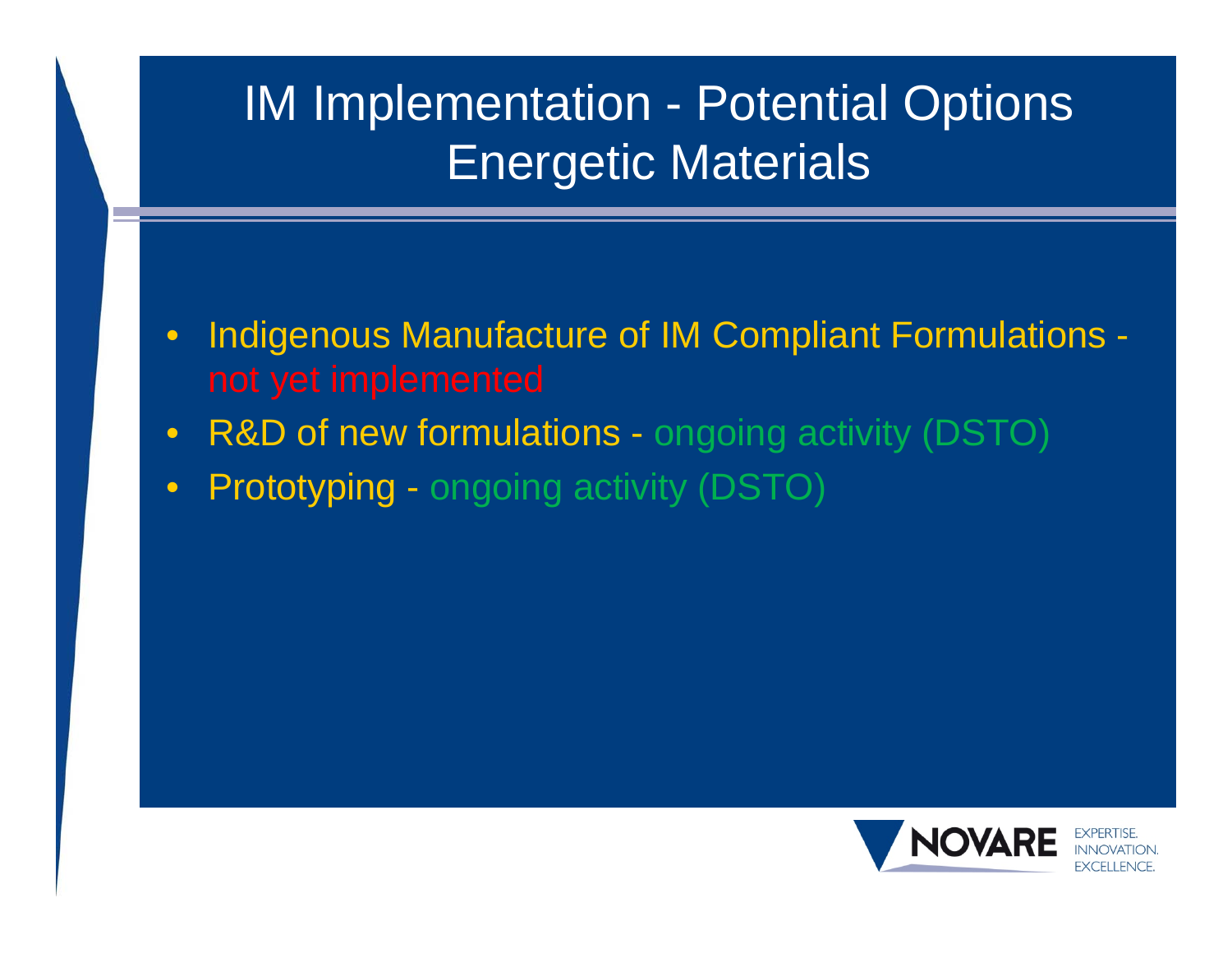#### Maturity of Potential Options - Summary



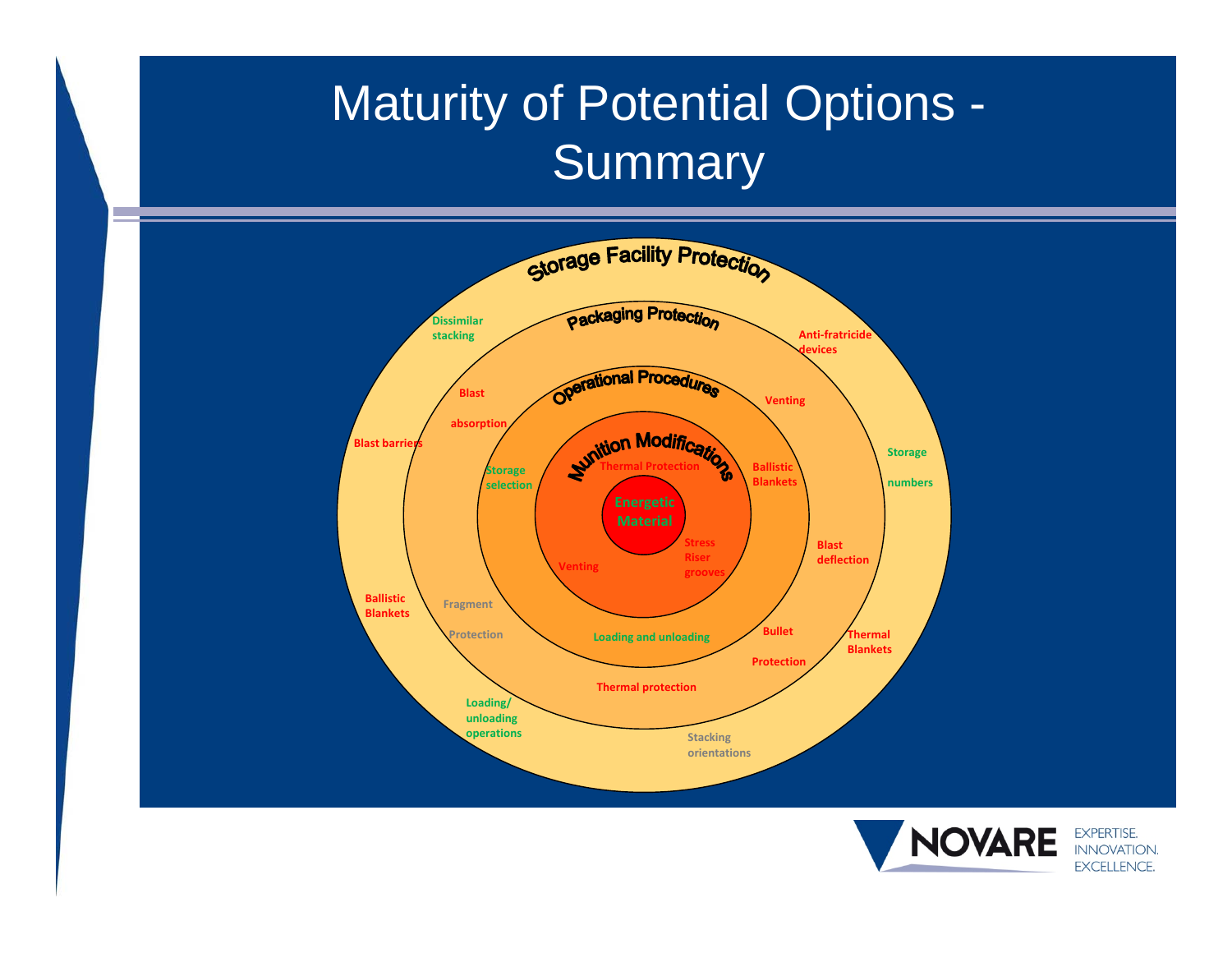#### Introduction into Service

• Any change in design of EO requires re-certification to demonstrate safe delivery of capability throughout the life of type of the item.

| Trial                                      | <b>Estimated Effort</b><br>(Man Hours) | <b>Approximate Cost*</b><br>(A\$k) |
|--------------------------------------------|----------------------------------------|------------------------------------|
| Safety & Suitability for<br><b>Service</b> | 800                                    | 100                                |
| <b>IM Testing</b>                          | 2200                                   | 150-200                            |
| Integration & Performance<br>Assessment    | 1800                                   | 120                                |
| Total                                      | 4800                                   | 370-420                            |

• **Avoid design changes to EO for In-service items !!**

\*Based on 2005 costs

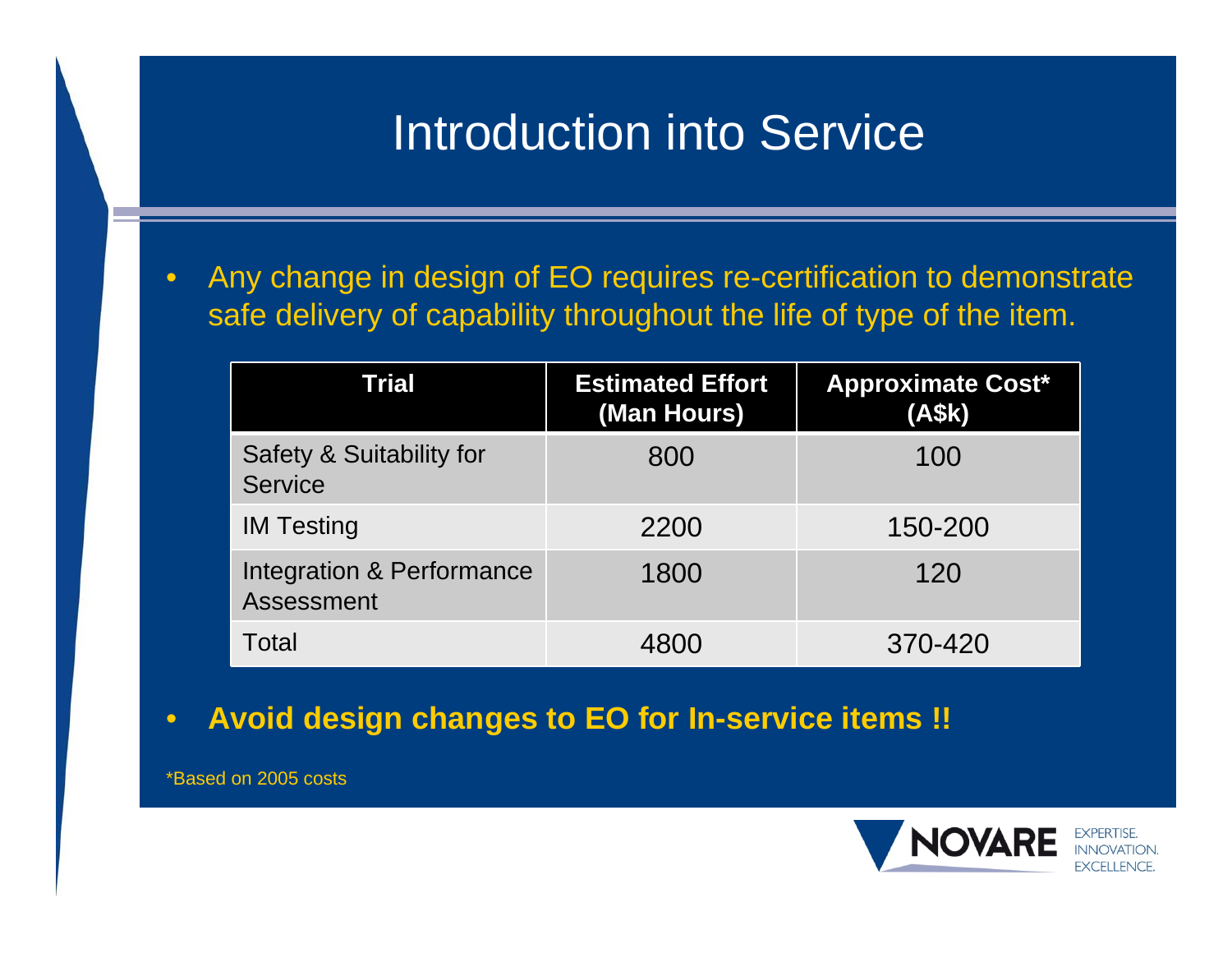#### Potential IM Mitigation Strategies





**EXPERTISE. INNOVATION EXCELLENCE.**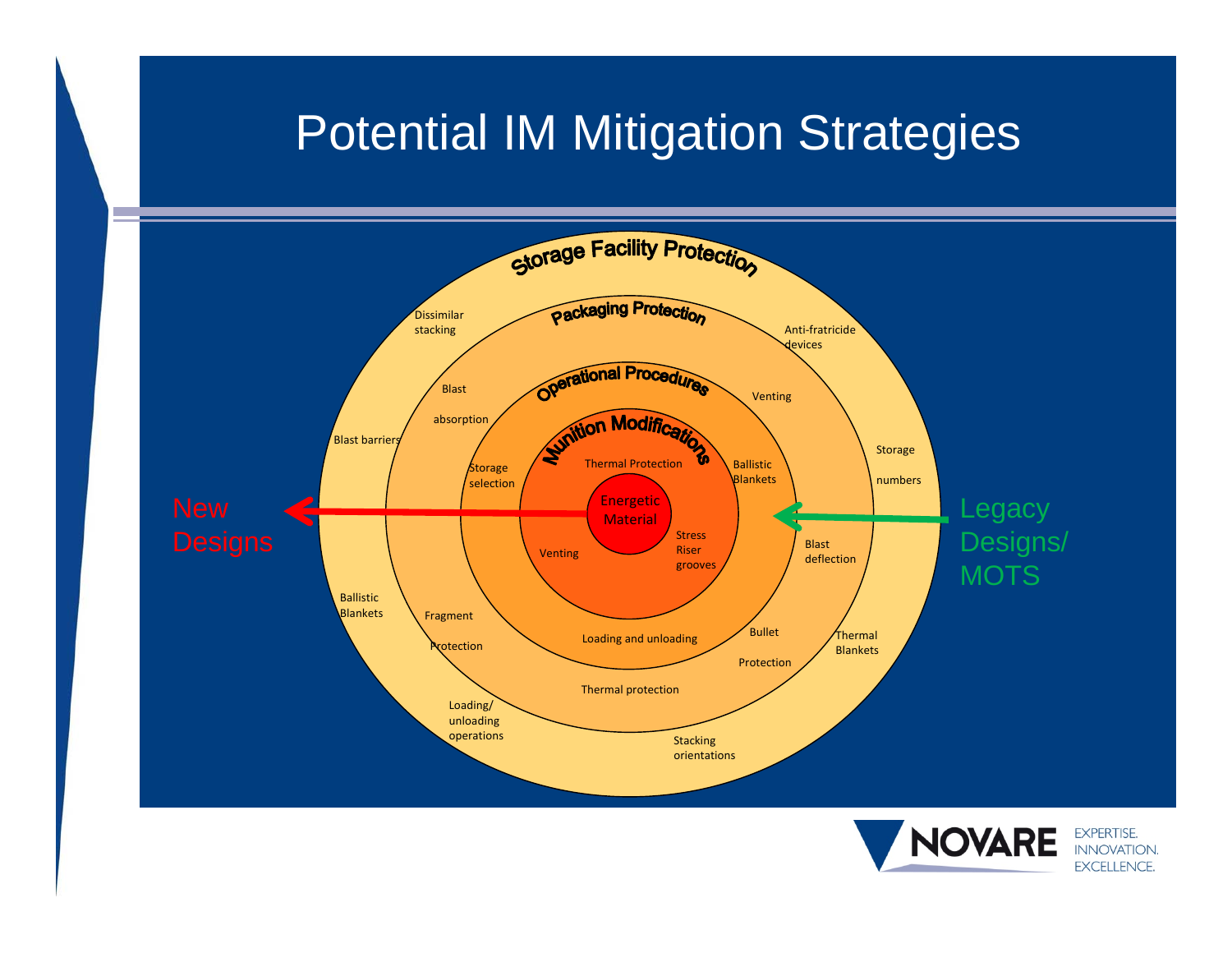# The Way Forward – Revision of DEOP 114(AM1)

#### DI(G) Log 07-10

- Defence and single Service IM objectives and priorities
- List IM Status of in-Service EO and extant IM Waivers
- Priority list of in-Service EO for IM implementation
- Plan for management of IM Waivers for in-Service EO
- Identify opportunities to incorporate new IM technologies
- Roles and responsibilities of organisations providing resources
- Resources required to achieve the plan

#### DEOP 114(AM1)

- Addressed
- Not addressed in 1<sup>st</sup> version
- Partially addressed
- Addressed
- Not addressed in 1<sup>st</sup> version
- Addressed
- Not addressed in 1<sup>st</sup> version

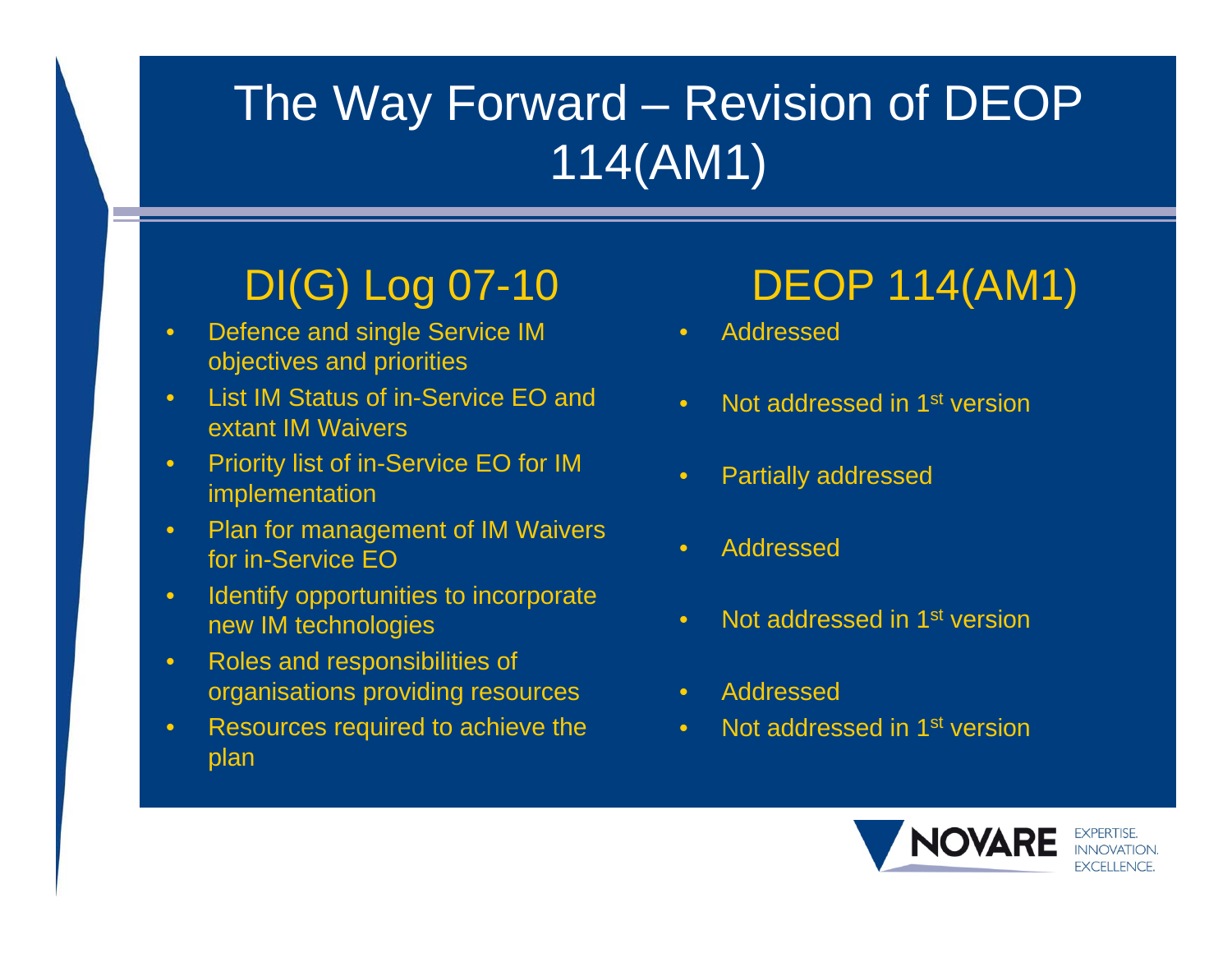#### Recommended Way Forward (1)

- Generate an IM Implementation Assessment (IMIA) for the top 3 priority items
- **IMIA to Establish:** 
	- Degree of IM compliance
	- Maturity of specific Mitigation Technology
	- Opportunities for technology insertion
	- Resources required to achieve IM compliance
	- Timescales
	- Key milestone and review dates
	- Once generated, the IMIA could be used to support funding requests for transition to IM.

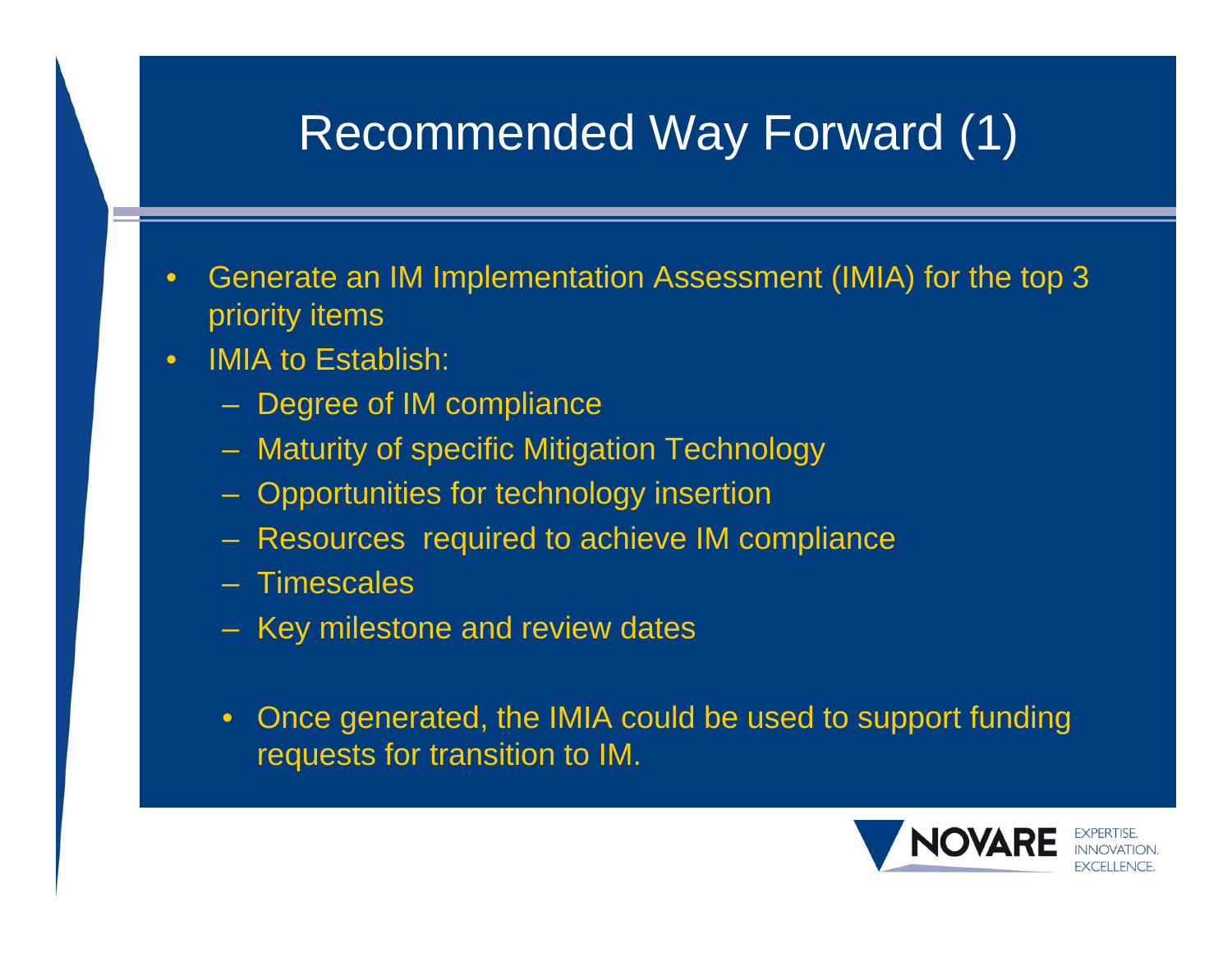# Recommended Way Forward (2)

- Use IMIA to secure funding for transition towards IM compliance/gauge commitment to transitioning the inservice EO inventory towards IM compliance
- Investigate alternative packaging/packaging arrangements to improve IM signatures (full IM compliance may not be possible)
- Develop a predictive capability for determining IM response (computer models) as discussed in AOP-39 edn 2